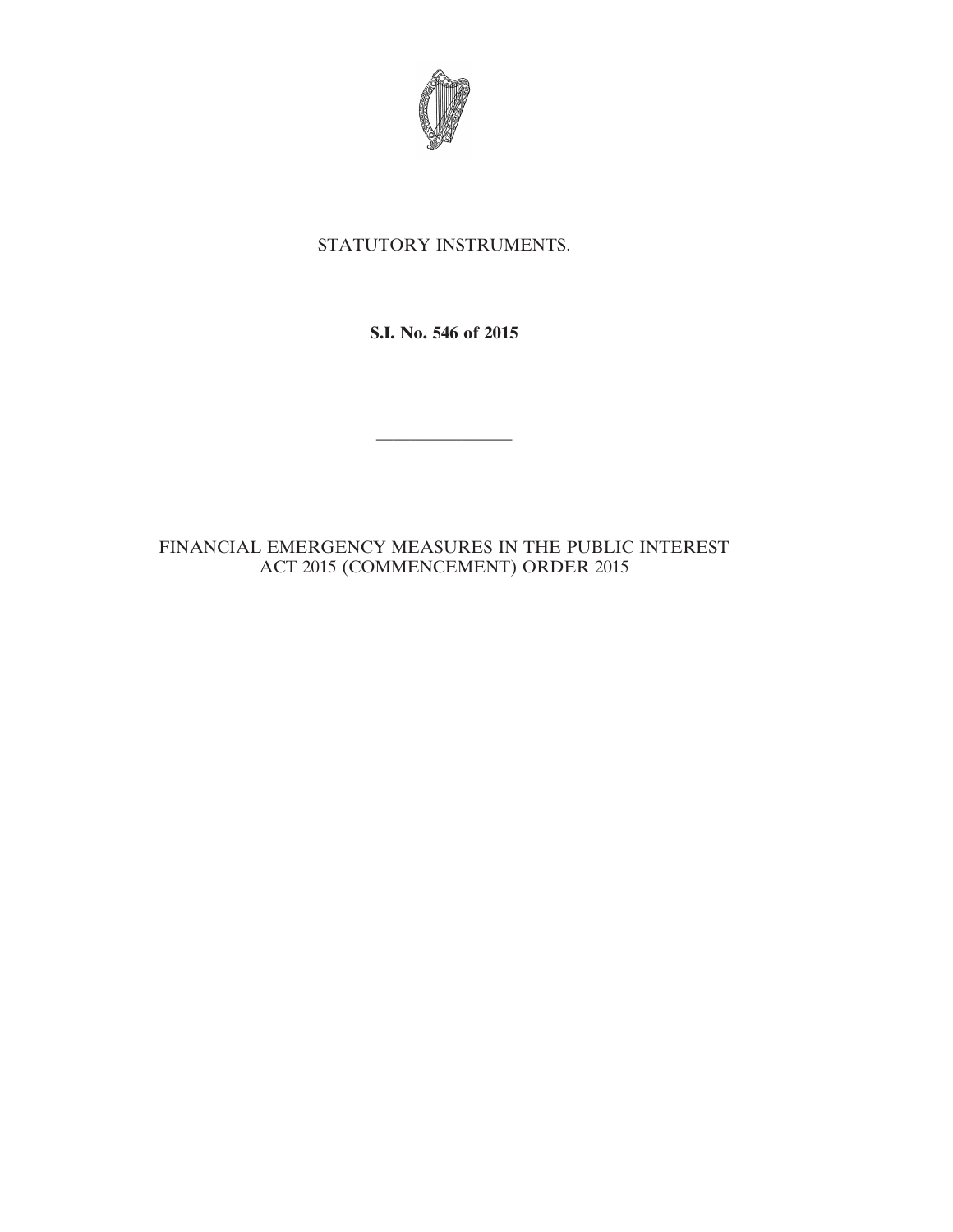## FINANCIAL EMERGENCY MEASURES IN THE PUBLIC INTEREST ACT 2015 (COMMENCEMENT) ORDER 2015

I, BRENDAN HOWLIN, Minister for Public Expenditure and Reform, in exercise of the powers conferred on me by section 1(2) of the Financial Emergency Measures in the Public Interest Act 2015 (No. 39 of 2015), hereby order as follows:

1. This Order may be cited as the Financial Emergency Measures in the Public Interest Act 2015 (Commencement) Order 2015.

2. The 30th day of November 2015 is appointed as the day on which the Financial Emergency Measures in the Public Interest Act 2015 (No. 39 of 2015) (other than section 11) shall come into operation.



GIVEN under my Official Seal, 30 November 2015.

> BRENDAN HOWLIN, Minister for Public Expenditure and Reform.

*Notice of the making of this Statutory Instrument was published in "Iris Oifigiúil" of* 4*th December*, 2015.